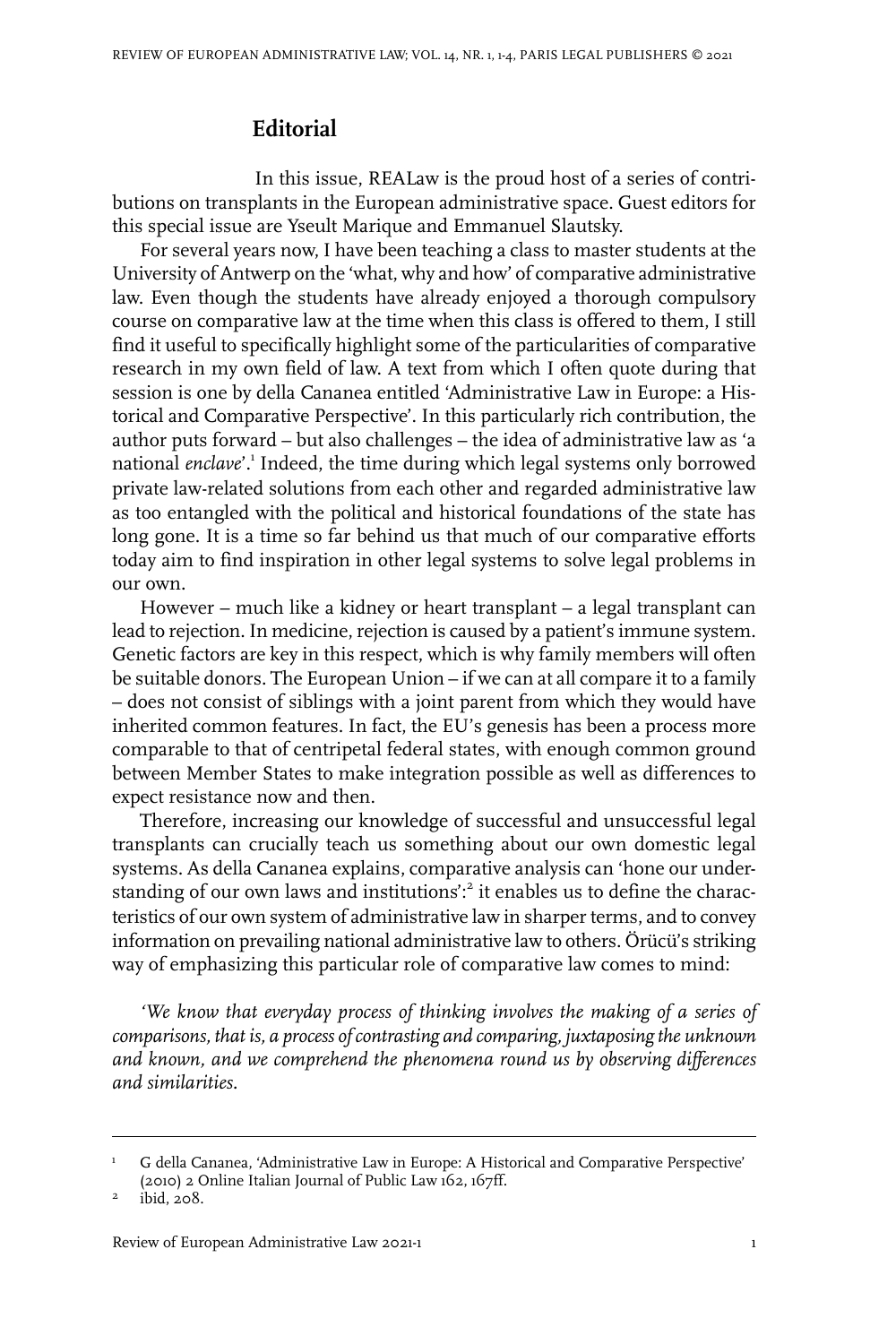*Just as the qualities of a yellow, its hue, brilliance and tone are perceived and sharpened most truly by placing it first on or beside another yellow and secondly by placing it in contrast to purple, so we explore the world around us.*<sup>3</sup>

This is precisely the thought process that can be found in many of the contributions for this special issue: when legal transplants are rejected, it makes one wonder why this has happened and what this tells us about the receiving system. In discussing the success or failure of certain transplants, the authors have each been invited to explain which features of their system have been decisive for the outcome. Undoubtedly, the authors themselves gained new knowledge of their domestic legal system in the process.

When reading the contributions for this special issue, another thing that came to mind is that much can get lost in the process of transplanting, too. Indeed, whilst a legal system may intend to adopt a solution found in another legal system, it may fail to adopt those features that are its constitutive elements. Dacian C. Dragos' contribution is especially illustrative in this respect. The author explains that the institution of the Ombudsman was not received all too warmly in Romania at first, amongst other things due to its perceived lack of resources (hard law powers). Today, the Romanian ombudsman can 'lodge a court action in a plaintiff's name, challenging the public administration over its illegal acts or activities or its silence (no action or response)'.<sup>4</sup> This seems quite remote from the original idea behind the Ombudsman as implemented in many other European states, where mediation and the power to issue recommendations are often what is valued in the institution.

Some contributions by the authors have also rightfully warned us against taking for granted the existence of a 'European common ground' on many issues of general administrative law all too easily. This is even the case for general principles that have filled numerous books written by scholars specialized in EU law. The contribution by Sophie Boyron and Yseult Marique, for instance, reminds us that even in Western legal systems like the UK, the idea of proportionality as a general principle of administrative law – often expected to replace more traditional reasonableness tests – is all but generally accepted or selfevident: constitutional context matters. In this respect, another eye-opener was Emilie Chevalier's article on the reception of the principle of legal certainty in France. In other cases, even the idea of codifying certain parts of administrative law by giving them a proper statutory basis – and the legal status that comes with that – may still be hard to fit into certain national administrative contexts.

E Örücü, 'Developing comparative law' in D Nelken and E Örücü (eds), *Comparative Law. A handbook* (Hart Publishing 2007), 45. 3

See title 4 of the contribution. <sup>4</sup>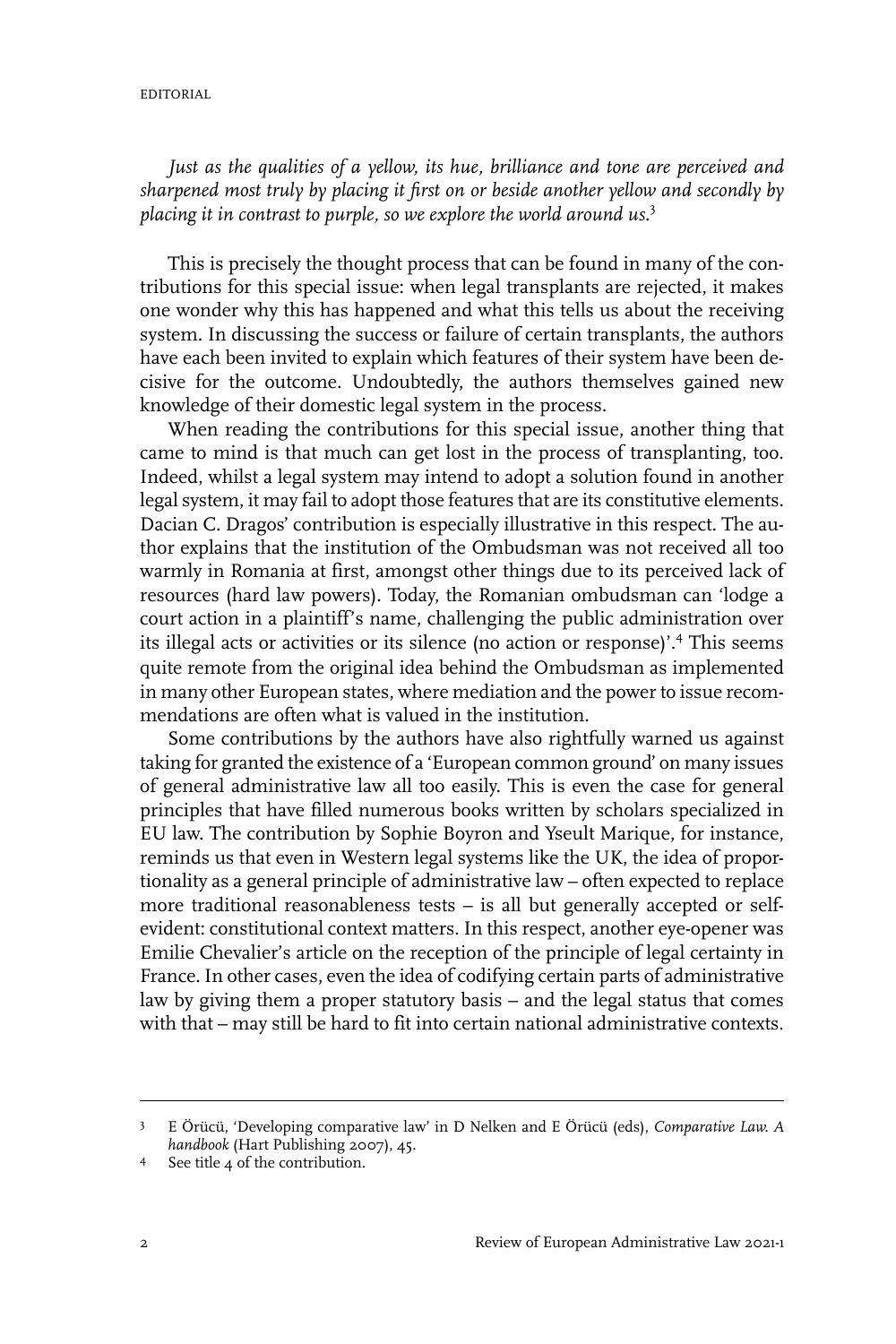In the case of Agnė Andrijauskaitė's contribution, it was revealed to be for historical reasons.

Ulrich Stelkens' contribution discusses judicial protection in the area of public procurement law. In Germany, this has been considered an aspect of administrative action governed by private – rather than public – law, making the introduction of judicial review all but evident. Indeed, the degree to which a legal system accepts that administrative decision-making should be governed by a set of independent rules labelled 'administrative law', and not by private law, may also influence a system's readiness to welcome legal solutions developed elsewhere. When it comes to regulating the relationship between the administration and citizens, the degree of exceptionalism – i.e. the belief in the need for a set of rules distinguished from civil law – may vary widely across legal systems.

It is not only public institutions (usually courts) that often cast the decisive vote on whether or not legal transplants are successful. Social or political conventions or traditions, and the actors that embody them, can play a considerable role as well. The contribution by Petra Lea Láncos, Írisz E. Horváth and Sándor Szemesi's on leniency in Hungarian competition law is an excellent illustration of this, emphasizing the role of business culture. Moreover, Emmanuel Slautsky's analysis of the adoption of independent regulators in Belgium reveals a reason for resistance against this mode of administrative organization – one which thus far has remained under the radar. Slautsky refers to the traditionally strong role of social partners in regulating the Belgian economy, and to how this influence has been weakened by (EU) requirements for 'independence' in the case of independent regulatory authorities in the network industries.

Just as the various country-specific contributions in this special issue are each a delight to read, the guest editors' introductory article is in itself also a masterpiece. Readers will especially appreciate the systematic way in which the phenomenon of resistance is fleshed out. Specifically, the editors present us with a clear conceptual theoretical framework to study the *loci*, expressions, main factors, and outcomes of resistance against transplants.

In the concluding paragraphs, Yseult Marique and Emmanuel Slautsky advise us to be patient in awaiting the development of a *ius commune* in administrative law in Europe, since mindsets and routines change slowly. Some of the contributions in this edited volume indeed reveal that time – or a lack thereof – may be essential in making administrative law reforms acceptable and accepted in a certain legal community. In many legal systems throughout Europe, such as my own Belgian system, administrative law is still one of the least codified areas of the law. Change is often incremental and theories of administrative law are built up in an inductive way, ripening slowly in the case law through an exchange of arguments between litigating parties and the courts. However, change can go in all directions, and that direction is hard to predict. Change does not